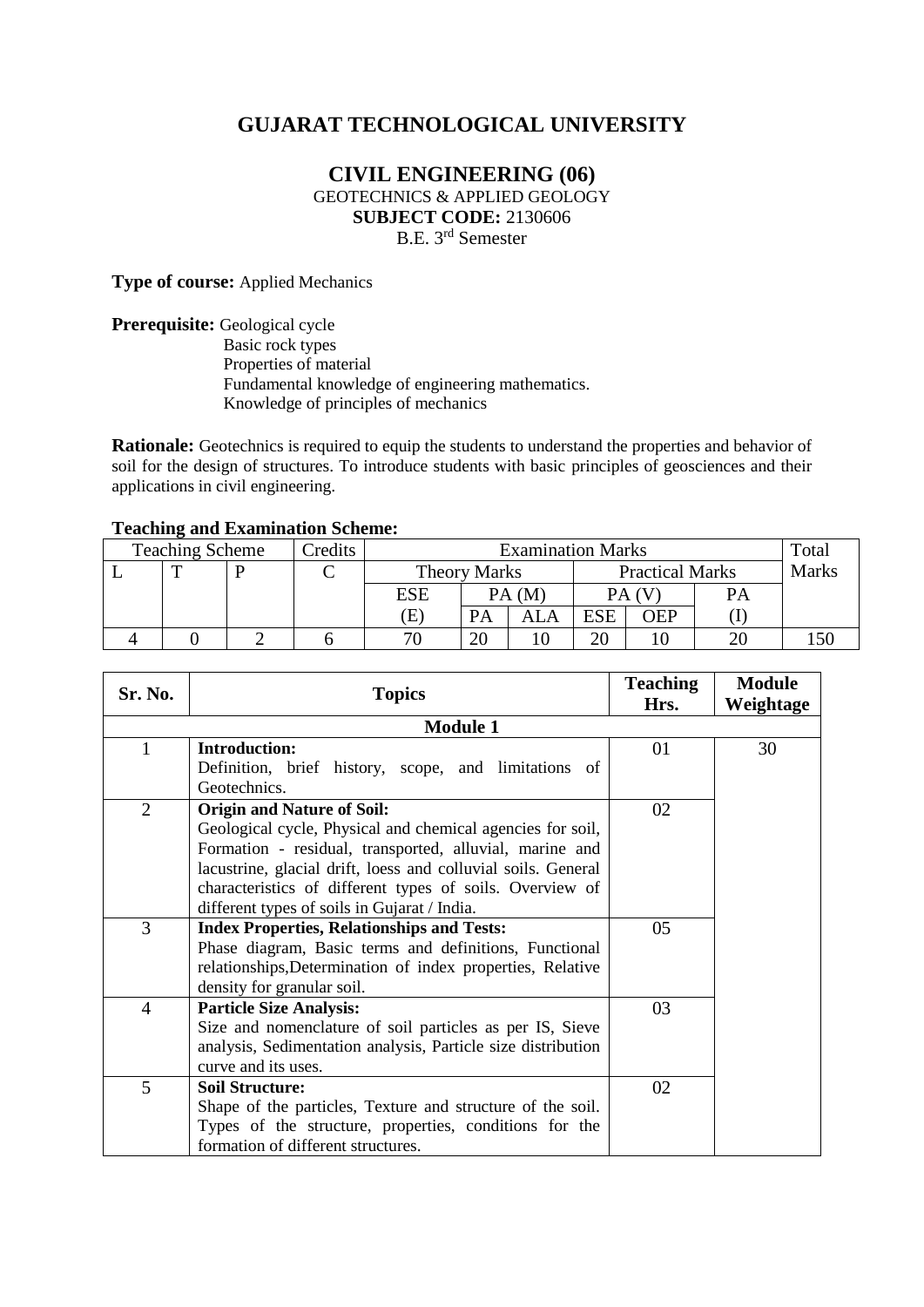| 6              | <b>Soil Consistency:</b>                                     | 03 |    |  |  |  |  |
|----------------|--------------------------------------------------------------|----|----|--|--|--|--|
|                | Consistency limits and its determination, different indices, |    |    |  |  |  |  |
|                | Field moisture equivalent, Activity, Sensitivity &           |    |    |  |  |  |  |
|                | Thixotropy of soil.                                          |    |    |  |  |  |  |
| $\overline{7}$ | <b>Soil Classification:</b>                                  | 03 |    |  |  |  |  |
|                | Objectives, Basis, Textural, Unified soil classification, IS |    |    |  |  |  |  |
|                |                                                              |    |    |  |  |  |  |
|                | classification method, group index. Field identification     |    |    |  |  |  |  |
|                | and General characteristics of the soil.                     |    |    |  |  |  |  |
|                | <b>Module 2</b>                                              |    |    |  |  |  |  |
| 8              | <b>Soil Water:</b>                                           | 02 | 20 |  |  |  |  |
|                | Free water and held water, Structural water and absorbed     |    |    |  |  |  |  |
|                | water, Capillary                                             |    |    |  |  |  |  |
| 9              | <b>Permeability and Seepage:</b>                             | 07 |    |  |  |  |  |
|                | Darcy's law<br>and its validity,<br>Factors<br>affecting     |    |    |  |  |  |  |
|                | permeability, Laboratory permeability tests, Introduction    |    |    |  |  |  |  |
|                | to field permeability test, Permeability of stratified soil  |    |    |  |  |  |  |
|                | masses, Laplace equation (2-D), Seepage pressure, Quick      |    |    |  |  |  |  |
|                | condition, Flow net, its characteristics and application.    |    |    |  |  |  |  |
|                | <b>Module 3</b>                                              |    |    |  |  |  |  |
| 10             | <b>Physical Geology:</b>                                     | 06 | 25 |  |  |  |  |
|                | Branches and scope of Geology; Surface processes and         |    |    |  |  |  |  |
|                | landforms: Weathering and Erosion; Introduction to           |    |    |  |  |  |  |
|                | geological agents (river, wind, oceans,<br>glaciers,         |    |    |  |  |  |  |
|                |                                                              |    |    |  |  |  |  |
|                | groundwater) and their actions (erosion, transport and       |    |    |  |  |  |  |
|                | deposition). Interior of the Earth: internal structure of    |    |    |  |  |  |  |
|                | earth, study of core, mental and crust of the Earth.         |    |    |  |  |  |  |
|                | Processes responsible for volcanism (Process of volcanic     |    |    |  |  |  |  |
|                | eruption, types of volcanoes and volcanic hazard) and        |    |    |  |  |  |  |
|                | earthquake<br>(Causes<br>of<br>earthquake<br>occurrence,     |    |    |  |  |  |  |
|                | Distribution (seismic zoning), Seismo-tectonic setup of      |    |    |  |  |  |  |
|                | India, seismic hazard: Tsunamis, Active fault rupture,       |    |    |  |  |  |  |
|                | liquefaction). Plate Tectonics: Introduction to the concept  |    |    |  |  |  |  |
|                | of plate tectonics, mechanism responsible for plate          |    |    |  |  |  |  |
|                | movement, types of plate boundaries, processes and           |    |    |  |  |  |  |
|                | features associated with plate boundaries. Continental drift |    |    |  |  |  |  |
|                | and sea floor spreading.                                     |    |    |  |  |  |  |
| 11             | <b>Mineralogy and Petrology:</b>                             | 06 |    |  |  |  |  |
|                | Physical properties of minerals, major rock forming          |    |    |  |  |  |  |
|                | minerals, occurrence and use of minerals. Introduction to    |    |    |  |  |  |  |
|                | major rock types (Igneous, sedimentary and metamorphic       |    |    |  |  |  |  |
|                | rocks); their genesis, classification and structures;        |    |    |  |  |  |  |
|                |                                                              |    |    |  |  |  |  |
|                | engineering properties of rocks, advantages and              |    |    |  |  |  |  |
|                | disadvantages of different rock types at constructions       |    |    |  |  |  |  |
|                | sites.                                                       |    |    |  |  |  |  |
|                | <b>Module 4</b>                                              |    |    |  |  |  |  |
| 12             | Geological time-scale and laws of stratigraphy:              | 01 | 25 |  |  |  |  |
|                | Introduction to geological time scale and stratigraphy,      |    |    |  |  |  |  |
|                | Laws of stratigraphy.                                        |    |    |  |  |  |  |
| 13             | <b>Structural geology:</b>                                   | 07 |    |  |  |  |  |
|                | Introduction to primary and secondary geological             |    |    |  |  |  |  |
|                | structures. Study of geological faults, folds, joints and    |    |    |  |  |  |  |
|                | active faulting. Their origin, types and engineering         |    |    |  |  |  |  |
|                | consideration. Geological mapping: study of Strike and       |    |    |  |  |  |  |
|                | dip using models and numerical problems, preparation of      |    |    |  |  |  |  |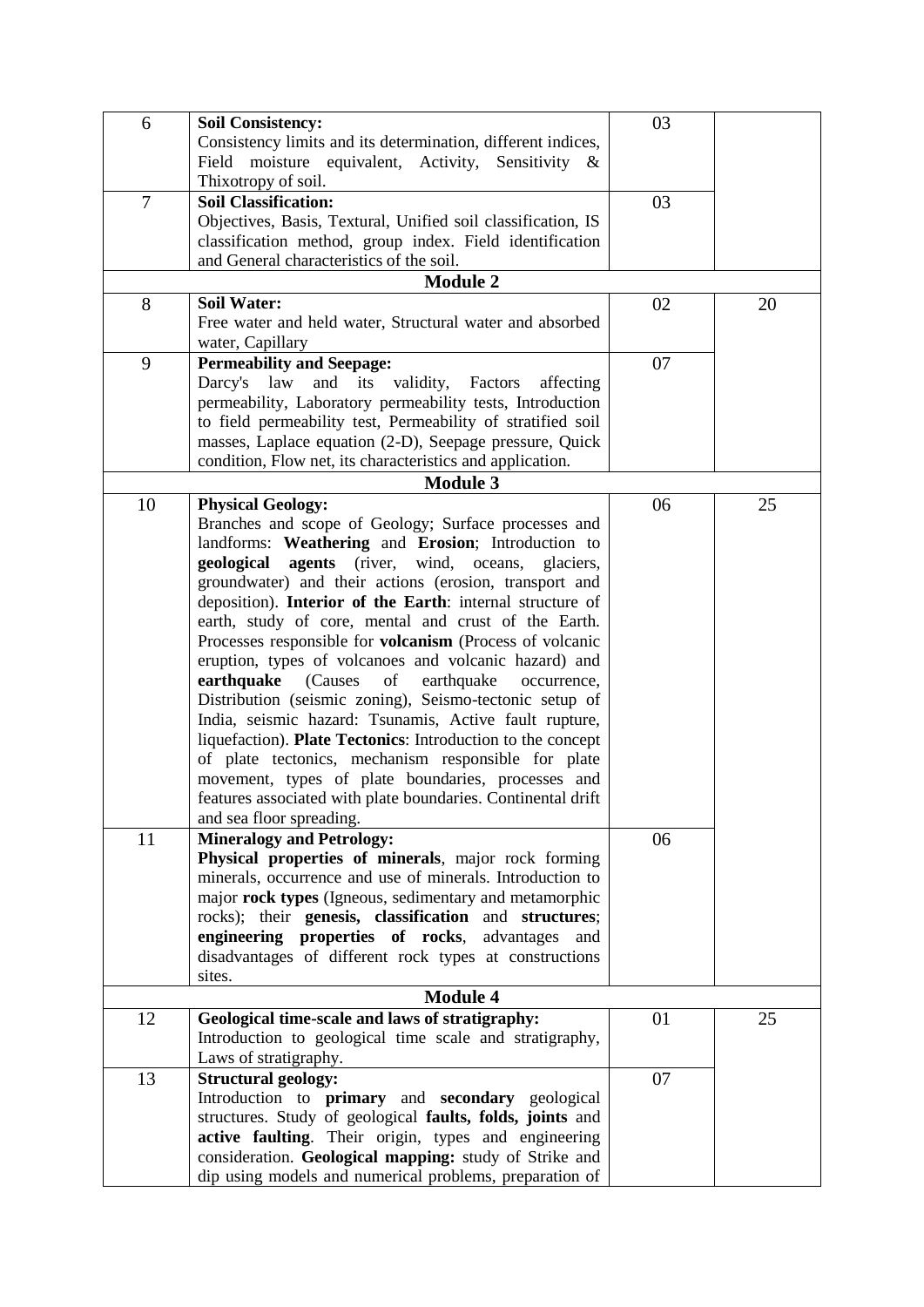|    | geological cross section.                              |    |  |
|----|--------------------------------------------------------|----|--|
| 14 | Hydrogeology:                                          | 01 |  |
|    | Hydrological cycle and groundwater occurrence.         |    |  |
| 15 | <b>Geology in Civil Engineering:</b>                   | 07 |  |
|    | Geological investigations during planning for tunnels, |    |  |
|    | dams-reservoirs-runways-roads and buildings. Landslide |    |  |
|    | and mass movement: Introduction, types, mitigation and |    |  |
|    | prevention of landslide and mass movement. Remote      |    |  |
|    | sensing and Geographical Information System (GIS):     |    |  |
|    | Introduction to remote sensing and GIS, use of remote  |    |  |
|    | sensing and GIS in geological investigations and       |    |  |
|    | geological hazard mitigation.                          |    |  |

**Reference Books:**

- 1. Arora K. R., Soil Mechanics & Foundation Engineering, Standard Publications.
- 2. Punmia B. C., Soil Mechanics & Foundations, Laxmi Publications,
- 3. Murthy V. N. S., Soil Mechanics & Foundation Engineering, Dhanpat Rai, Engineering
- 4. Alamsingh; Soil Mechanics & Foundation Engineering; CBS Publishers & Distributors, Delhi
- 5. Gopal Ranjan & Rao A. S. R., Basic & Applied Soil Mechanics, New Age International Publishers
- 6. Das Braja M; Principles of Geotechnical Engineering; Thomson Asia Pvt. Ltd.
- 7. G. H. Davis, Stephen J. Reynolds and Charles F. Kluth, Structural Geology of Rocks and Regions 3 rd Edition, Wiley 2012.
- 8. S. K. Ghosh, Structural Geology: Fundamentals and Modern Developments, Elsevier Ltd, 2013.
- 9. F. G. Bell, Engineering Geology Second Edition, Elsevier Ltd, 2007..
- 10. Parbin Singh, Engineering and General Geology, S. K. Kataria & Sons 2010.

## **Course Outcome:**

After learning the course the students shall be able to:

- 1. Know soil formation, types of soils, types of soils found in various parts of India.
- 2. Determine the index properties and interrelationships between various soil parameters.
- 3. Understand the different types of soil classification systems. Classify field soils as per particle size and atterberg's indices.
- 4. Know types of soil water found in nature, it's permeability characteristics and seepage determination.
- 5. Students will understand forces acting upon the surface of the Earth. Students will be able to appreciate processes and geological agents involved in the shaping surface of the earth, and will learn about the landforms produced as a result of these processes.
- 6. Students will be made familiar with the internal structure of the Earth, its properties and processes.
- 7. Students will learn theory of continental drift and sea-floor spreading. Students will also be able to understand mechanism and processes involved with plate tectonics, types of plate boundaries, processes happening at the plate-boundaries and geological features produced at the plateboundaries.
- 8. Students will be able to know about hazards due to volcanic and seismic activity.
- 9. Students will be able to identify major mineral and rock types in hand-specimen.
- 10. Students will become familiar with the different types of geological structure and understand hazard associated with their presence at site.
- 11. Students will be able to predict the likely engineering behaviour of rocks under specified geologic conditions.
- 12. Students will be able to interpret engineering geologic maps.
- 13. Students will learn about use of satellite data and GIS for engineering geology.